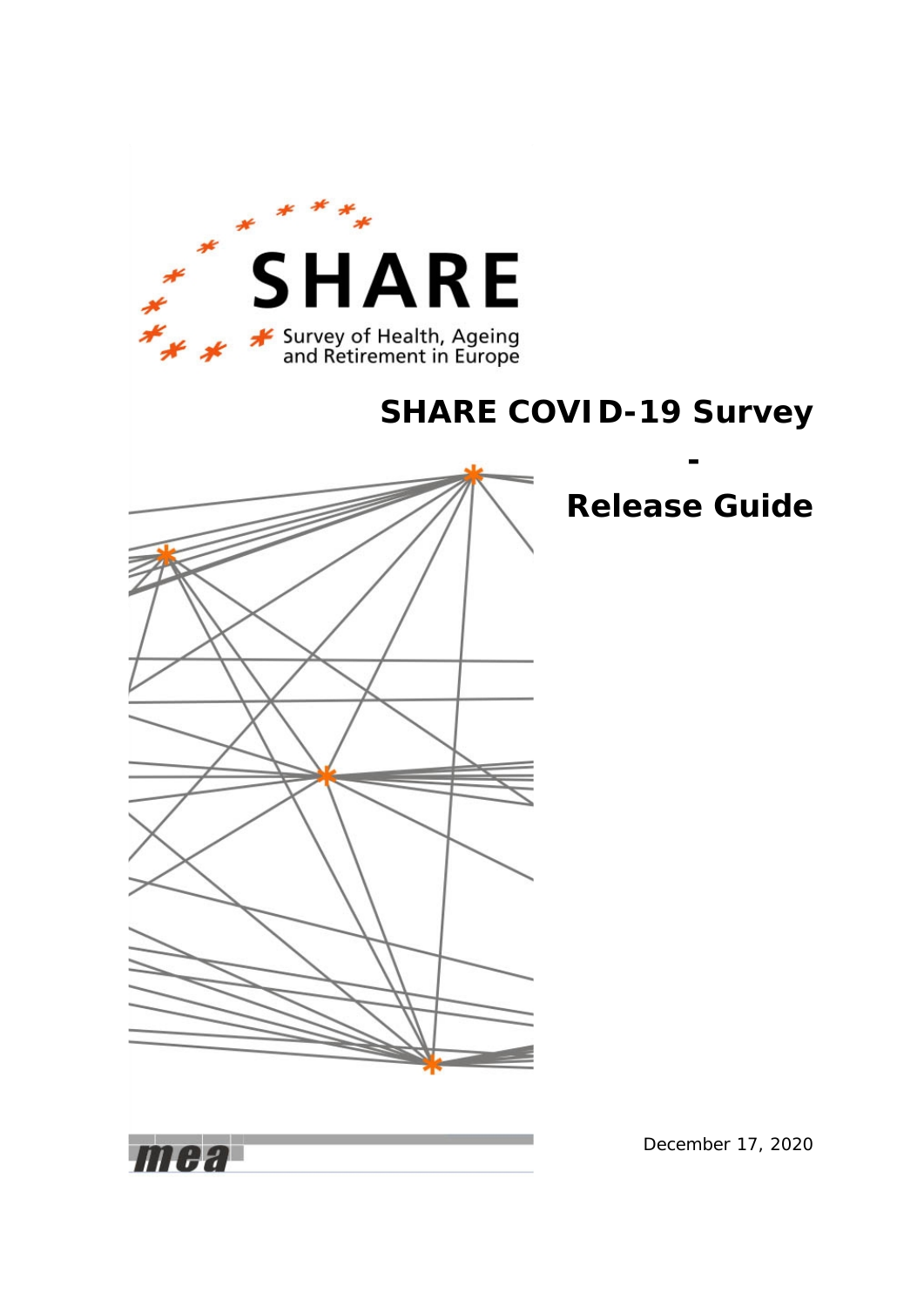# **Table of Contents**

| 3.1 Switch to telephone interviewing during the COVID-19-pandemic  4 |  |
|----------------------------------------------------------------------|--|
|                                                                      |  |
|                                                                      |  |
|                                                                      |  |
|                                                                      |  |
|                                                                      |  |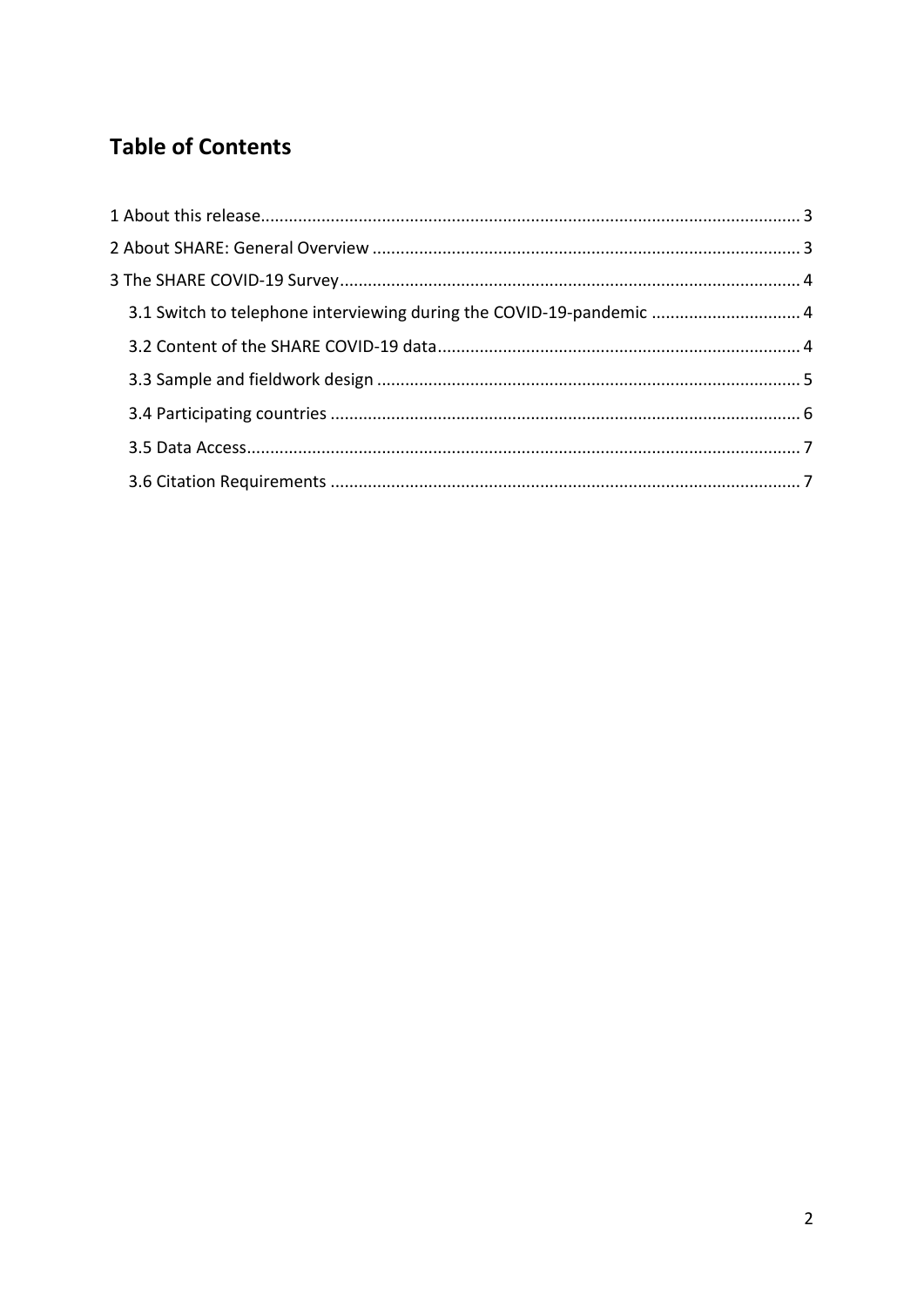## <span id="page-2-0"></span>**1 About this release**

This release guide describes background and content of the SHARE COVID-19 dataset. The release is an early beta release containing data collected via computer-assisted telephone interviews (CATI) in the SHARE COVID-19 Survey between June and August 2020. An additional release scheduled for spring 2021 will include the regular SHARE Wave 8 CAPI data collected between October 2019 and March 2020. This upcoming release will also contain further generated variable modules.

## <span id="page-2-1"></span>**2 About SHARE: General Overview**

The Survey of Health, Ageing and Retirement in Europe (SHARE) is a multidisciplinary and cross-national panel database of micro data on health, socio-economic status and social and family networks of individuals aged 50 or older. SHARE started in 2004 with representative samples of individuals aged 50+ in 11 European countries as a reaction to the growing challenges of population ageing. To date, SHARE conducted eight waves of data collection and covers all continental EU countries plus Switzerland and Israel. SHARE explores this crosscountry setting as 'natural laboratory' across scientific disciplines and over time in order to turn the challenges of population ageing into opportunities and provide policy makers with reliable information for evidence based policies.

SHARE applies a concept of ex-ante harmonisation: there is one common generic questionnaire that our country teams translate into the national languages (in some countries more than one language) using an internet based translation tool. However, some internationally highly diverse variables require country-specific measurements and ex-post harmonisation, for example in the areas of education (ISCED) or occupation (ISCO, NACE).

Usually, SHARE data collection is based on computer-assisted personal interviewing (CAPI) because it makes the execution of physical tests possible. The interviewers conduct face-toface interviews using a laptop on which the CAPI instrument is installed.

For further general information on SHARE and regular updates, please visit the project website at [http://www.share-project.org](http://www.share-project.org/)

For a detailed description of the previous SHARE waves, eligibility and how to use the data, please see Release Guide 7.1.0 available at [http://www.share-project.org/data](http://www.share-project.org/data-documentation/release-guides.html)[documentation/release-guides.html](http://www.share-project.org/data-documentation/release-guides.html)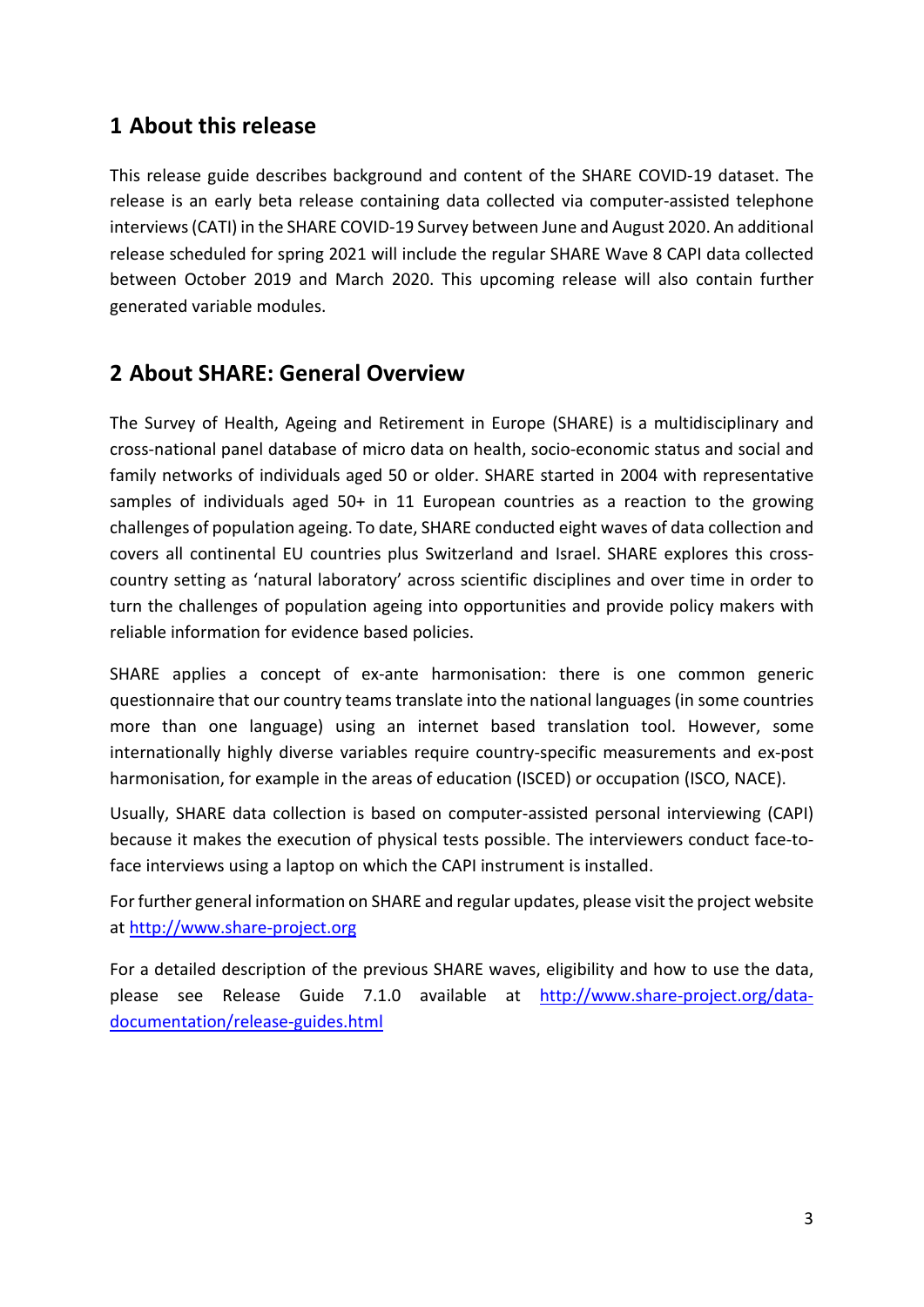## <span id="page-3-0"></span>**3 The SHARE COVID-19 Survey**

### <span id="page-3-1"></span>**3.1 Switch to telephone interviewing during the COVID-19-pandemic**

The outbreak of COVID-19 hit SHARE in the middle of its 8th Wave of data collection and the fieldwork had to be suspended in all participating countries in March 2020. At this point in time, about 70 percent of all expected interviews in the panel sample and 50 percent of all expected refreshment sample interviews across countries had been conducted.

To resume fieldwork, a switch to telephone administered interviews (CATI) was decided and a specific questionnaire was developed covering the same topics as the regular SHARE questionnaire - but considerably shortened and targeted to the COVID-19 living situation of people who are 50 years and older. Based on methodological considerations in connection with the health protection of respondents and interviewers, the use of CATI was the preferred alternative to the previous face-to-face-interviewing. For a more detailed description see:

Scherpenzeel, A., Axt, K., Bergmann, M., Douhou, S., Oepen, A., Sand, G., Schuller, K., Stuck, S., Wagner, M., & Börsch-Supan, A. (2020). [Collecting survey data among the 50+ population](https://doi.org/10.18148/srm/2020.v14i2.7738)  [during the COVID-19 outbreak: The Survey of Health, Ageing and Retirement in Europe](https://doi.org/10.18148/srm/2020.v14i2.7738)  [\(SHARE\).](https://doi.org/10.18148/srm/2020.v14i2.7738) *Survey Research Methods*, 14(2), 217-221.

### <span id="page-3-2"></span>**3.2 Content of the SHARE COVID-19 data**

The SHARE COVID-19 questionnaire is available [online.](http://www.share-project.org/fileadmin/pdf_questionnaire_COVID-19/SHAREw8_COVID19_qnn_20200602_routing.pdf) It covers the most important life domains of the target population and asks specific questions about infections and changes in life during the lockdown:

#### **Health and health behaviour**

General health before and after the COVID-19 outbreak, practice of safety measures (e.g. social distancing, wearing a mask)

#### **Mental health**

Anxiety, depression, sleeping problems, and loneliness before and after the COVID-19 outbreak

#### **Infections and healthcare**

COVID-19 related symptoms, SARS-CoV-2 testing and hospitalization, forgone medical treatment, satisfaction with treatments

#### **Changes in work and economic situation**

Unemployment, business closures, working from home, changes in working hours and income, financial support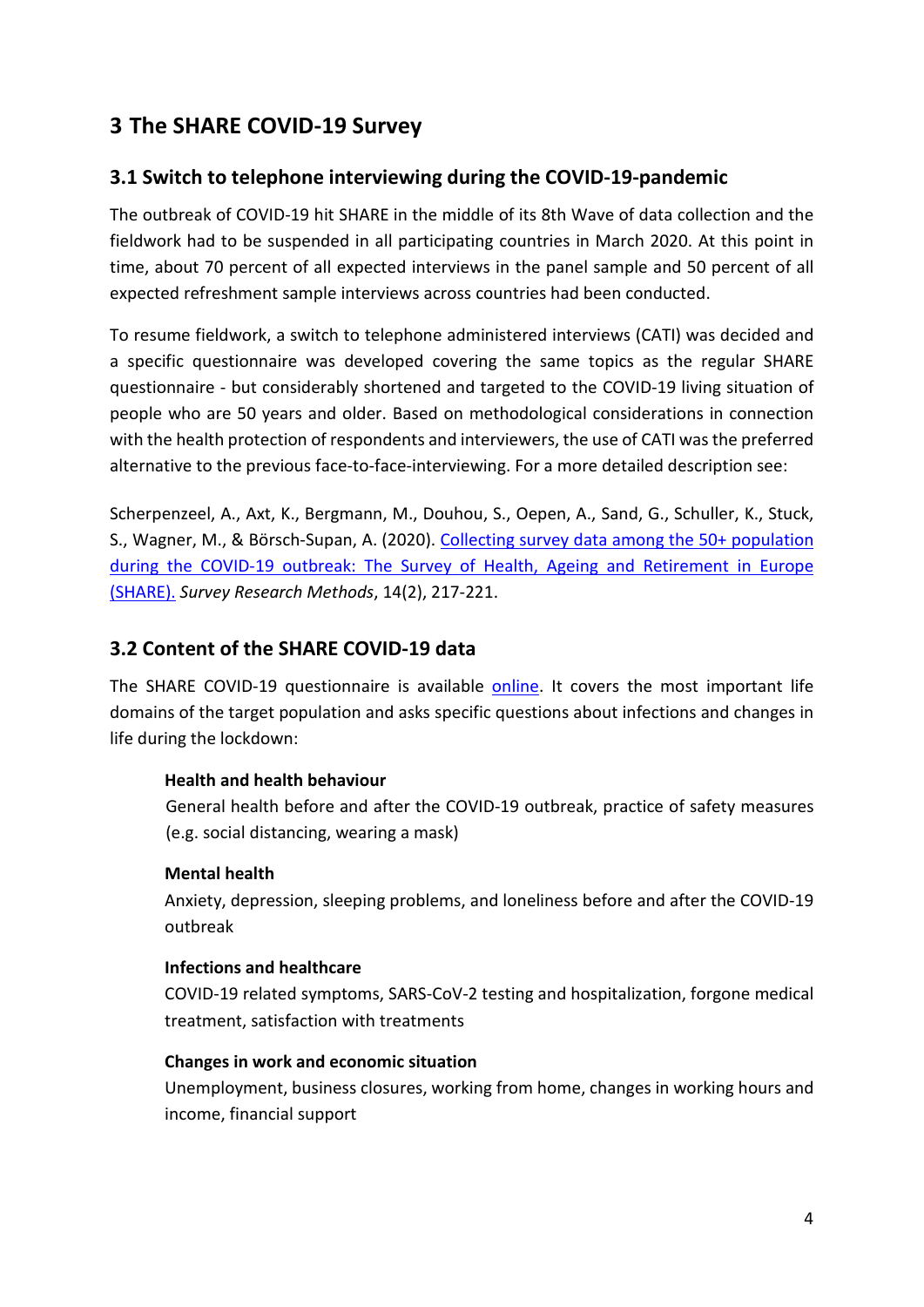#### **Social networks**

Changes in personal contacts with family and friends, help given and received, personal care given and received.

The naming of items in the SHARE COVID-19 release is based on the following principles:

- Items that are identical to previous waves of data collection have the same label plus prefix "ca"
	- Example: *cadn003\_* on year of birth
- New items related to a COVID-19 infection are followed by a "c" after the prefix → Example: *cac002* on COVID-19 symptoms
- Items that refer to existing items that needed to be adapted to the specific circumstances during the pandemic can be identified by an "8" in the front of the numbering indicating that the item was introduced in Wave 8
	- → Example: *caep805* on employment status after the outbreak of Corona

Additional to basic household information provided in the Coverscreen module (*sharew8\_relbeta\_cv\_r*) and information covered by the CATI questionnaire (*sharew8\_rel-beta\_ca*), the release includes weights as part of the *gv\_weights* module for handling unit nonresponse and attrition errors.

### <span id="page-4-0"></span>**3.3 Sample and fieldwork design**

For the new COVID-19 CATI instrument, the sample included 1) panel members who had not been interviewed in wave 8 before the suspension of fieldwork and 2) panel members who had already been interviewed in Wave 8. Overall, more than 52,000 panel members could be interviewed. Both respondent groups received the same questionnaire; the only difference is that the panel members who had not been interviewed face-to-face in Wave 8 were asked questions on changes in the household composition since their last interview (Coverscreen). Respondents who had already been asked in Wave 8 did not have to answer these questions again. However, the Coverscreen (cv\_r) module provided together with this release of the COVID-19 CATI module includes information on household composition for all households that participated in the COVID-19 CATI interview. Users need to be aware, that this information might be collected during the regular fieldwork of wave 8 and thus not at the same time as the COVID-19 CATI data. The variable *cvdate* informs the user in which field phase the information was collected.

Regarding the fieldwork design, several aspects of the normal SHARE fieldwork design had to be adapted as a consequence of the mode switch from CAPI to CATI. However, SHARE's principle of ex-ante harmonization by providing the same software tools and programmed questionnaire to all survey agencies was also followed for the CATI.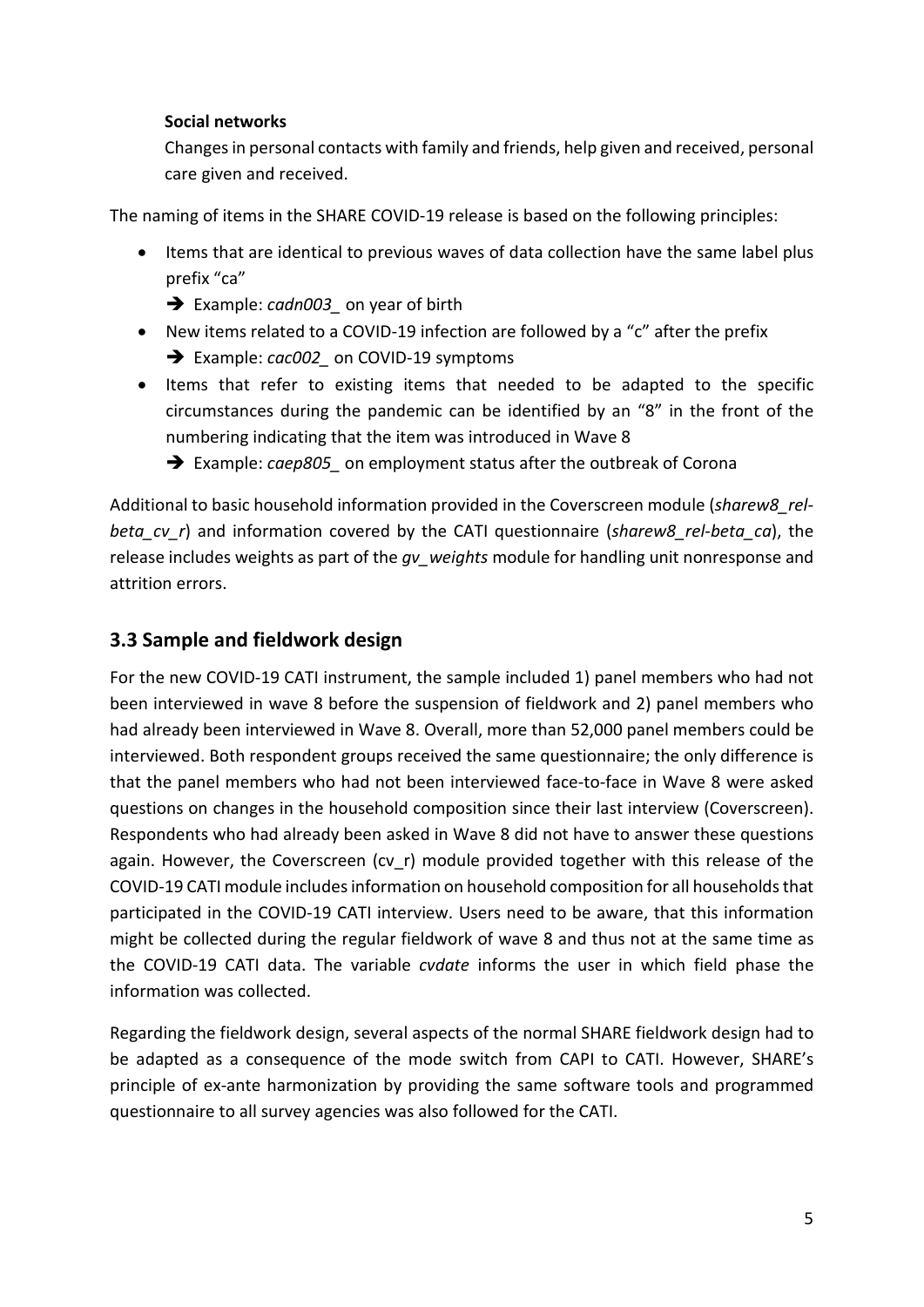## <span id="page-5-0"></span>**3.4 Participating countries**

| <b>Country ID</b> | <b>Country (language)</b> | <b>Fieldwork time</b>                           |
|-------------------|---------------------------|-------------------------------------------------|
| 12                | Germany                   | June 19th - August 3rd                          |
| 13                | Sweden                    | June 17 <sup>th</sup> - August 14 <sup>th</sup> |
| 14                | Netherlands               | June 19th - July 31st                           |
| 15                | Spain                     | June 11 <sup>th</sup> - August 10 <sup>th</sup> |
| 16                | Italy                     | June 9 <sup>th</sup> - July 31st                |
| 17                | France                    | June $16^{\text{th}}$ - July 31st               |
| 18                | Denmark                   | June 10 <sup>th</sup> - August 7 <sup>th</sup>  |
| 19                | Greece                    | June 12 <sup>th</sup> - August 7 <sup>th</sup>  |
| 20                | Switzerland               | June 9 <sup>th</sup> – August 6 <sup>th</sup>   |
| 23                | Belgium                   | June 8 <sup>th</sup> – August 10 <sup>th</sup>  |
| 25                | Israel                    | June 4 <sup>th</sup> – August 5 <sup>th</sup>   |
| 28                | Czech Republic            | June 8 <sup>th</sup> - August 6 <sup>th</sup>   |
| 29                | Poland                    | June 8 <sup>th</sup> – August 5 <sup>th</sup>   |
| 31                | Luxembourg                | June $25^{th}$ – August $5^{th}$                |
| 32                | Hungary                   | June 18 <sup>th</sup> - August 11 <sup>th</sup> |
| 33                | Portugal                  | June 11 <sup>th</sup> - August 10 <sup>th</sup> |
| 34                | Slovenia                  | June $8^{th}$ – August 12 <sup>th</sup>         |
| 35                | Estonia                   | June 8 <sup>th</sup> - July 27 <sup>th</sup>    |
| 47                | Croatia                   | June 15 <sup>th</sup> – August 9 <sup>th</sup>  |
| 48                | Lithuania                 | June 13 <sup>th</sup> - July 31st               |
| 51                | <b>Bulgaria</b>           | July 2 <sup>nd</sup> - August 14 <sup>th</sup>  |
| 53                | Cyprus                    | June $11^{th}$ – August $10^{th}$               |
| 55                | Finland                   | June 12 <sup>th</sup> – August 10 <sup>th</sup> |
| 57                | Latvia                    | June 24 <sup>th</sup> - August 11 <sup>th</sup> |
| 59                | Malta                     | June 11 <sup>th</sup> - August 10 <sup>th</sup> |
| 61                | Romania                   | June 9 <sup>th</sup> – August 11 <sup>th</sup>  |
| 63                | Slovakia                  | June 12 <sup>th</sup> - July 30 <sup>th</sup>   |

**Table 1: Countries, Language Versions & Fieldwork Times**